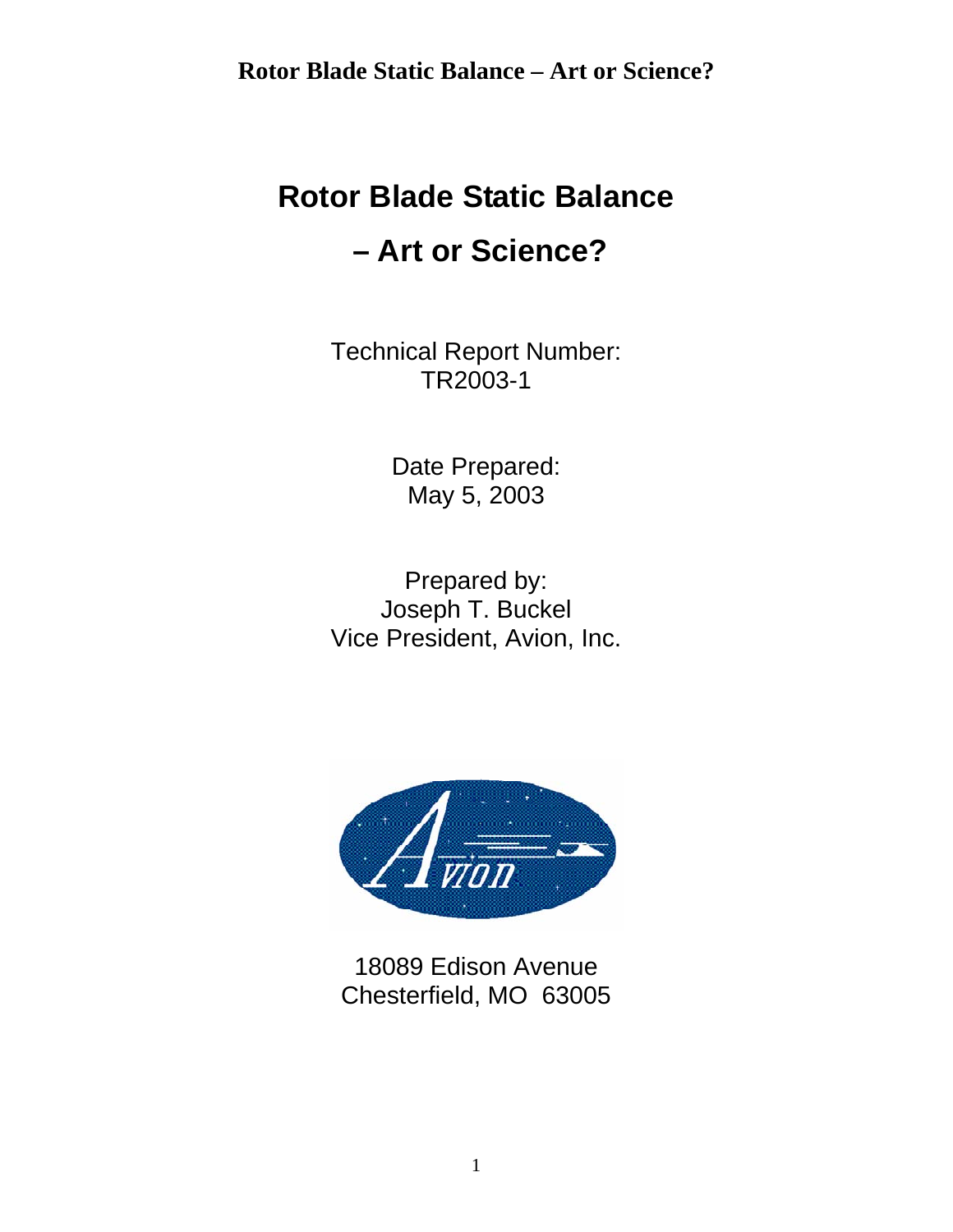### *Preface*

The co-development of the world's most proliferated rotor blade static balance fixture has been tremendously interesting, educational, rewarding, but at the same time frustrating. Technology has enabled the development of static balance solutions that can be utilized effectively at all levels of maintenance. While operators and intermediate maintainers praise the benefits, OEMs and depot operators have been much more reserved in their appraisal. It has been this reservation that has caused the greatest frustration.

The purpose of this paper was initially to document the pros and cons of the new technology as compared to the old. Simple science and new technology gives anyone with the ability to read, the ability to balance any rotor blade. The old technology has worked effectively for decades, however, it is tedious, time consuming, and generally requires the experience of a seasoned artisan. The OEMs and the depots have raised their concern that the new technology is not as accurate and repeatable as the old techniques. While it is true that the new technology has failed to meet the old expectation, it is clear in this author's mind that the same level of scrutiny has not been placed on proving that the old technology even meets the current perception of performance.

It was decided to put the matter into perspective with vibration, which is the only reality in the final analysis. As a result, the pro and con purpose was abandoned as it was recognized how little impact the differences mean in terms of vibration. It is now the hope, expressed in this paper, that all readers will recognize the necessity and effectiveness of static balance of rotor systems prior to dynamic tuning. It is the subject of other papers and brochures to convince all operators of the cost effectiveness of utilizing today's technologies.

### *The Goal of all balancing is to reduce vibration*

Final rotor blade track and balance is almost always performed dynamically. This process accommodates any cause for imbalance in the entire rotating system. Due to the high cost of operating a helicopter, and the limited authority available to the dynamic tuner, maintenance test flights and test flight hours can generally be reduced by performing off-aircraft, static balance of the rotor blades. Static balancing provides the dynamic balance technician with a set of rotor blades at the onset of dynamic tuning which are matched in terms of balance characteristics.

Until recently, this capability has only existed within OEMs and depot facilities.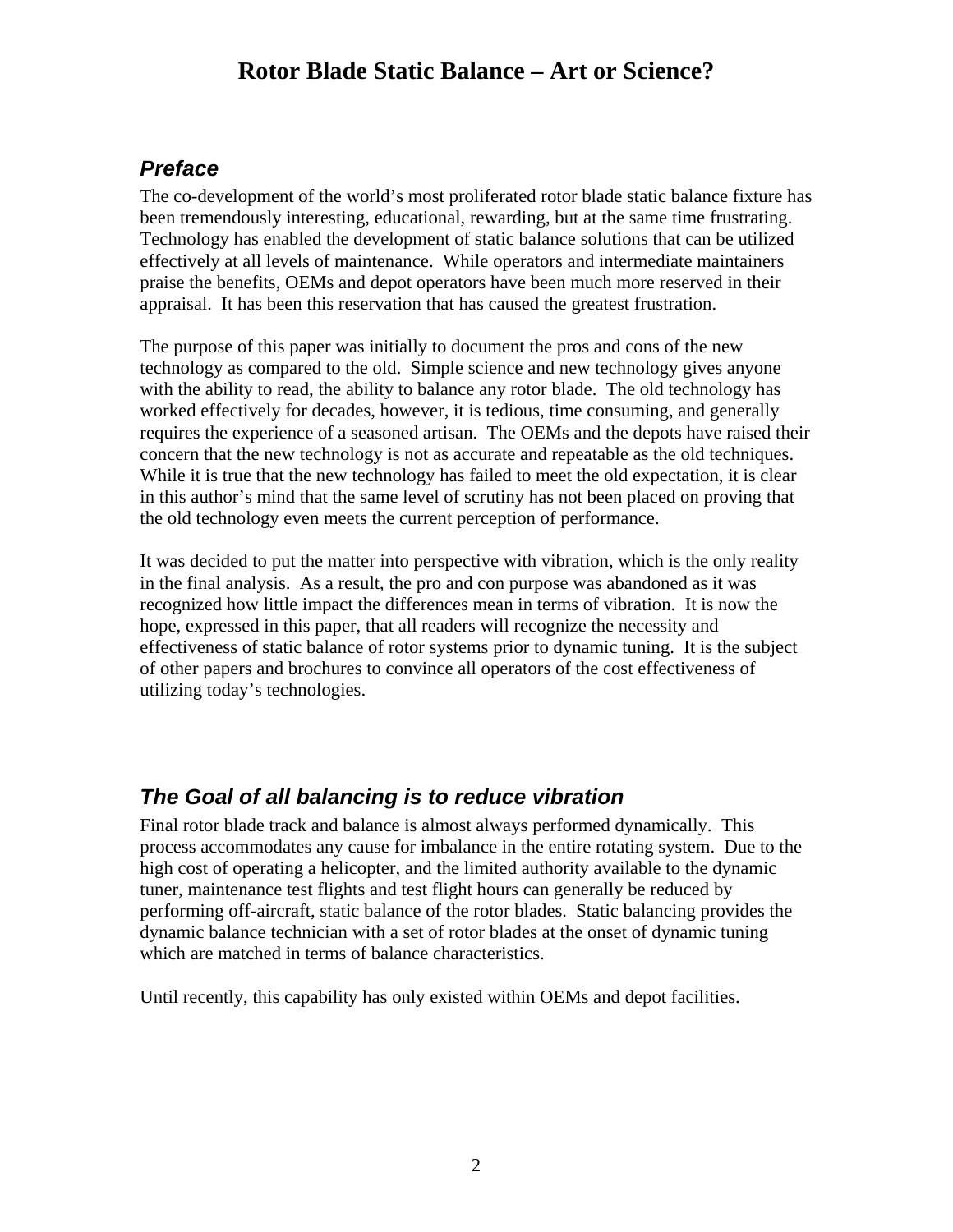### *Dynamic balancing is always the final solution*

Static balancing procedures do not replace dynamic tuning procedures, but augment the dynamic tuning process. Dynamic balancing accommodates any cause for imbalance in the entire rotating system.

### **Dynamic tuning is expensive to perform**

Dynamic tuning requires the operation of the helicopter which is expensive. Costs vary from several hundred dollars to several thousand dollars per hour to operate.

### **Dynamic tuning is needlessly time consuming if span balance is not close**

The rotor system must be physically balanced before the blades can be tracked. Most rotor systems do not have enough dynamic weight authority to allow adequate adjustment when blade repairs or blade exchanges are made. Countless man-hours and calendar time are consumed in attempting to find a solution when the right fix is not possible.

The chart below shows the amount of weight that is available for dynamic weight adjustments for a sampling of aircraft:

| <b>Aircraft Model</b> | Max Dynamic  | Distance from | Dynamic      |
|-----------------------|--------------|---------------|--------------|
|                       | Weight (lbs) | $CoR$ (in)    | Authority    |
| $CH-47D$              | 1.0625       | 359.75        | 382 in-lbs   |
| $AH-64D$              | 2.5          | 42.0          | $105$ in-lbs |
| <b>UH-60</b>          | 5.0          | 23.4          | $117$ in-lbs |
| $UH-1H$               | 5.0          | 28.0          | $140$ in-lbs |
| Lynx MK3              | 250 grams    | 155 cm        | $39$ kg-cm   |

*Table 1 – Dynamic Weight Authority for Various Blades* 

### **Why the automotive analogy of tire spin balancing and bubble balancing is not complete**

The automotive industry abandoned the bubble balance when the spin balancers were introduced. It is always possible to balance an auto wheel, providing the wheel is not bent, because of the relatively large amount of lead weight that can be added to the rim.

The aviation community was led to believe that static balance of rotor blades would no longer be necessary with the advent of the dynamic tuning capability. It was believed that the static balance step was unnecessary, thus saving money through its omission in the overall track and balance process. Only OEMs and depot facilities continued to perform static balance.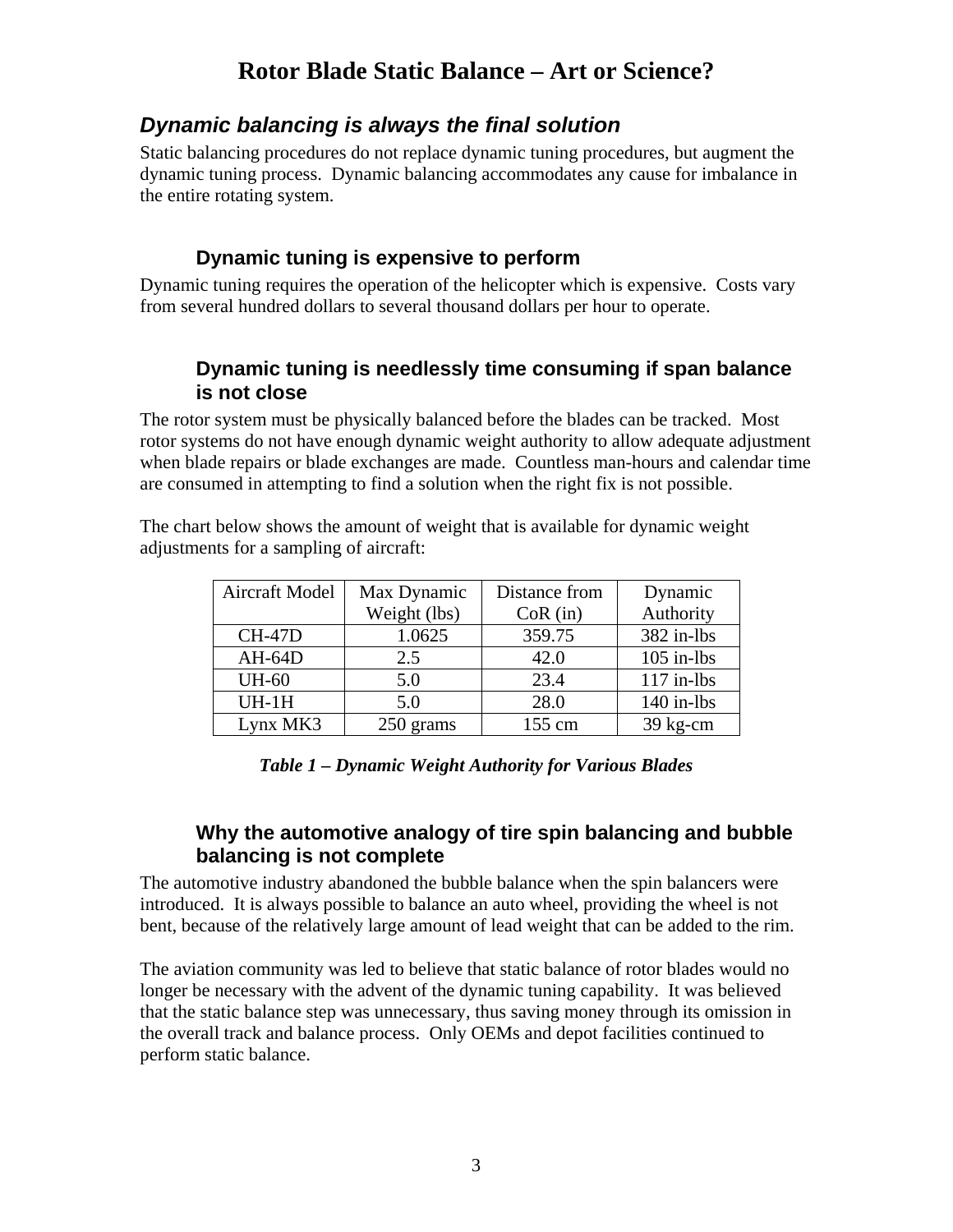The difference in the aviation application is that precious little weight is available to adjust in most applications. The mechanic is often forced into trying to solve a rotor track and balance problem with the wrong resource, i.e. trim tab or pitch change instead of balance weight adjustment. This precipitates track problems and/or transfers a lateral vibration problem into a vertical vibration problem.

### *The Goal of static balancing is to reduce the expense of the dynamic balance process*

Static balancing is quick, easy, and inexpensive with new tools. Flight time, man-hours, and downtime are all reduced, minimizing expense and maximizing fleet readiness.

## *Span balance is the single biggest factor in rotor smoothing*

Span static imbalance is the single greatest cause of vibration in a rotor system, and static imbalance is the quickest and easiest to resolve with the proper tool.

#### **The span moment (first moment) must be equal in all directions about the center of rotation**

The teeter-totter example describes moments in balance. The diagram below exemplifies the simple rules of statics that applies to balancing a rotor system. A moment is simply the product of a given weight and the distance that weight is placed from the fulcrum. The moments on each side of a fulcrum must be equal.



*Figure 1 – Teeter-Totter- Balanced Moments* 

### *Manufactures and Depots have coveted the static balance process as "black magic"*

All rotor blades are designed with adjustable weight packages so that all blades can be shipped from the factory with the exact same span moment. Figure 2 shows the tip of an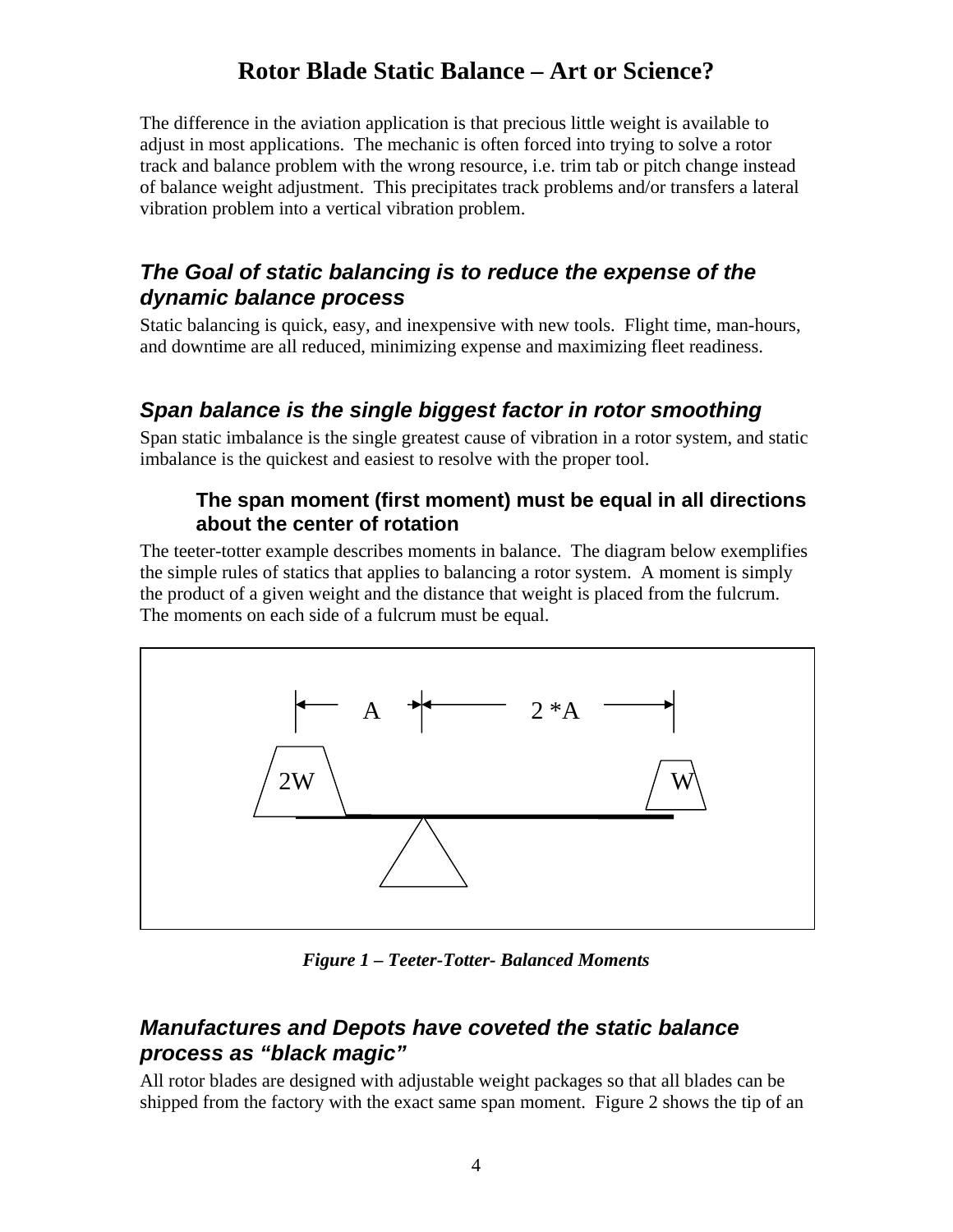AH-64 Apache main rotor blade. The tip cap is removed and the weight packages are resting on top of the blade where they would be inserted upon assembly.



*Figure 2 – Apache AH-64 Main Rotor Blade Weight Packages* 

It has been cautioned that if a weight should be slung, the result would be catastrophic. The reality is that current maintenance procedures allow for the disassembly and reassembly of most weight packages. The maintenance techniques associated with weight package adjustments are conventional. The absence of an adequate tool for static balancing was the limiting factor in preventing balance adjustments at maintenance facilities other than the OEMs and depot facilities.

#### **Current static balance processes have required an artisan to perform**

Many current static balance tools employ bolting a master blade to one side of a fulcrum and bolting the necessary weight to balance the master blade on the other side of the fulcrum. Then the master blade is removed and the specimen blade is bolted to the fixture replacing the master blade. Weights are added or removed to exactly balance with the dead weights on the other side of the fulcrum.

Other current systems employ a long table that is suspended by an arbor as depicted in the following diagram. A master blade is precisely positioned on the table and adjustable weights are positioned on the opposite side of the arbor in both the span and chord orientations until the arbor rings appear to be exactly centered to the operator. Then the master blade is removed and a specimen is installed. Now, instead of adjusting the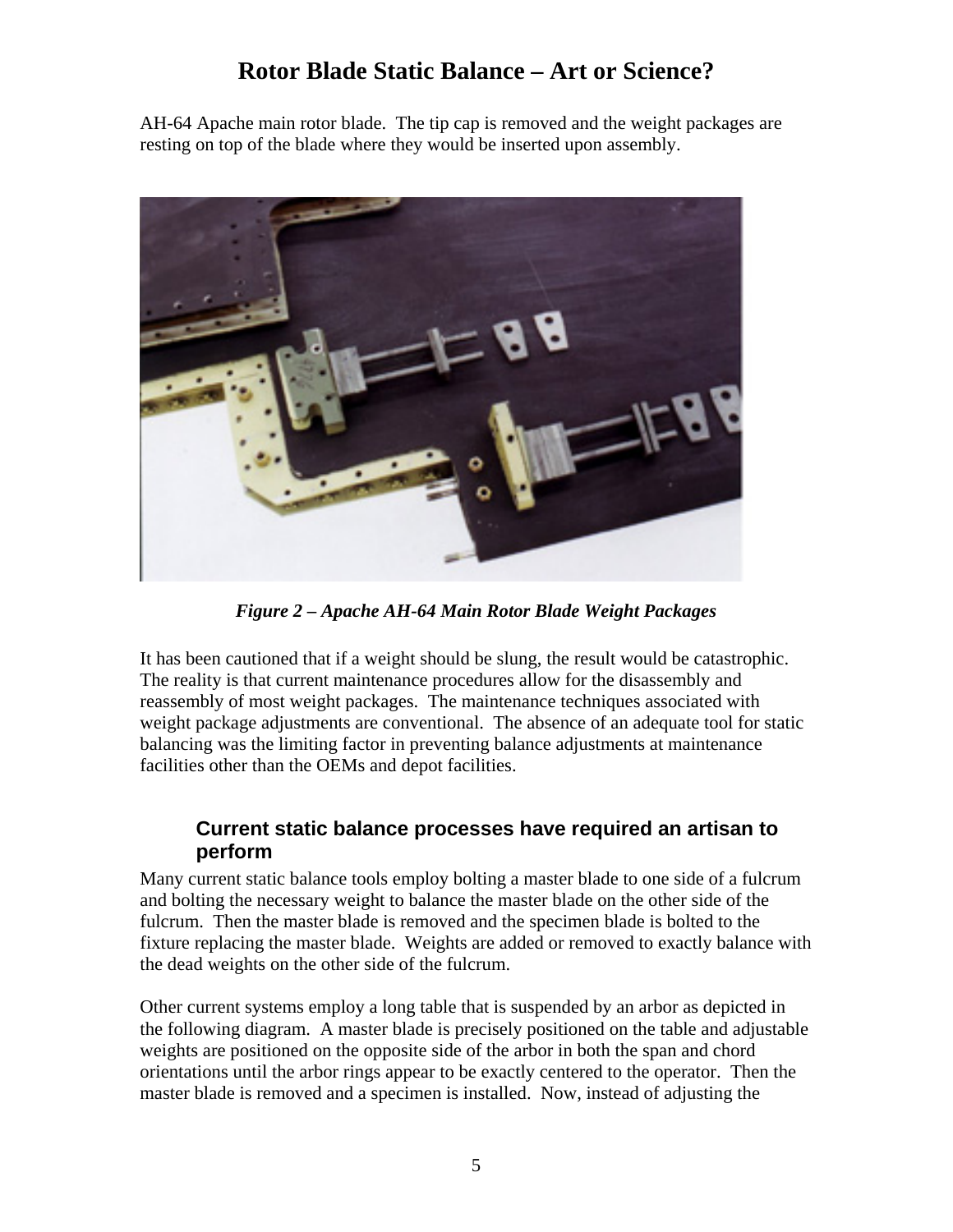weights on the table, the weight packages from the blade are precisely located on the top surface of the blade with special fittings as depicted in the lower portion of the following graphic. The operator will use trial and error with various weight adjustments, at the various weight package locations, to center the concentric rings on the arbor.



*Figure3 – Traditional Arbor Type Static Balance Fixture* 

#### **New, digital systems take the art out of the process and utilize simple science**

Very sensitive, computer controlled, three point digital scales eliminate the time consuming fixturing and the logistics associated with utilizing master blades and calibration weights. The static characteristics of the master blade are known by the computer and digitally stored as a "virtual master blade".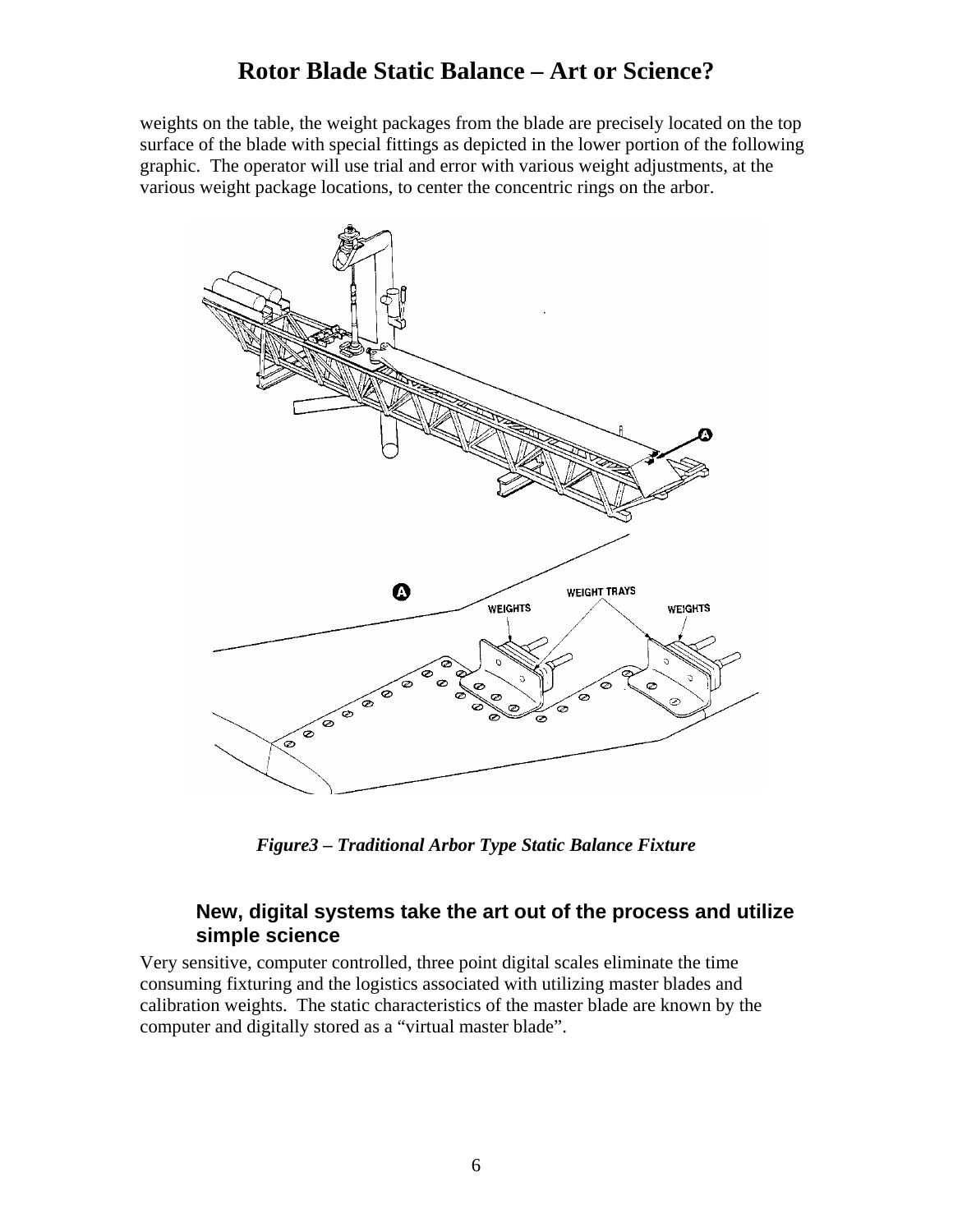

*Figure 4 – Universal Static Balance Fixture (USBF)* 

### *How do Statics relate to Dynamics?*

### **Dynamic tuning is presented in terms of acceleration**

Vibration is represented in terms of acceleration. Acceleration is measured in "inches per second per second." Because the rotor systems are rotating objects, the dynamicist typically defines vibration in terms of inches per second or "IPS" by simply removing the reference to the revolutions per second of the rotating object.

The threshold of acceptable vibration for most helicopter components is generally 0.2 ips.

### **Static balancing is presented in terms of moment**

Static balance is represented in terms of the first moment, or a weight times the arm. In the United States the common unit of measurement for the first moment, which can occur in the span or chord orientation, is expressed in "inch-pounds." This is very similar to the torque convention of pound-inches. A moment is simply an expression of torque.

#### **How does one compare to the other?**

Dynamic tuning equipment is programmed with coefficients that describe the vibration change that will result by adding one gram of weight to a predefined location. These coefficients are generally described conveniently in ips / gram. By knowing where the dynamic weight package is located in a rotor blade, the conversion from ips to in-lbs is simple. The following chart describes the relationship between ips and in-lbs for the AH-64 Apache main rotor blade.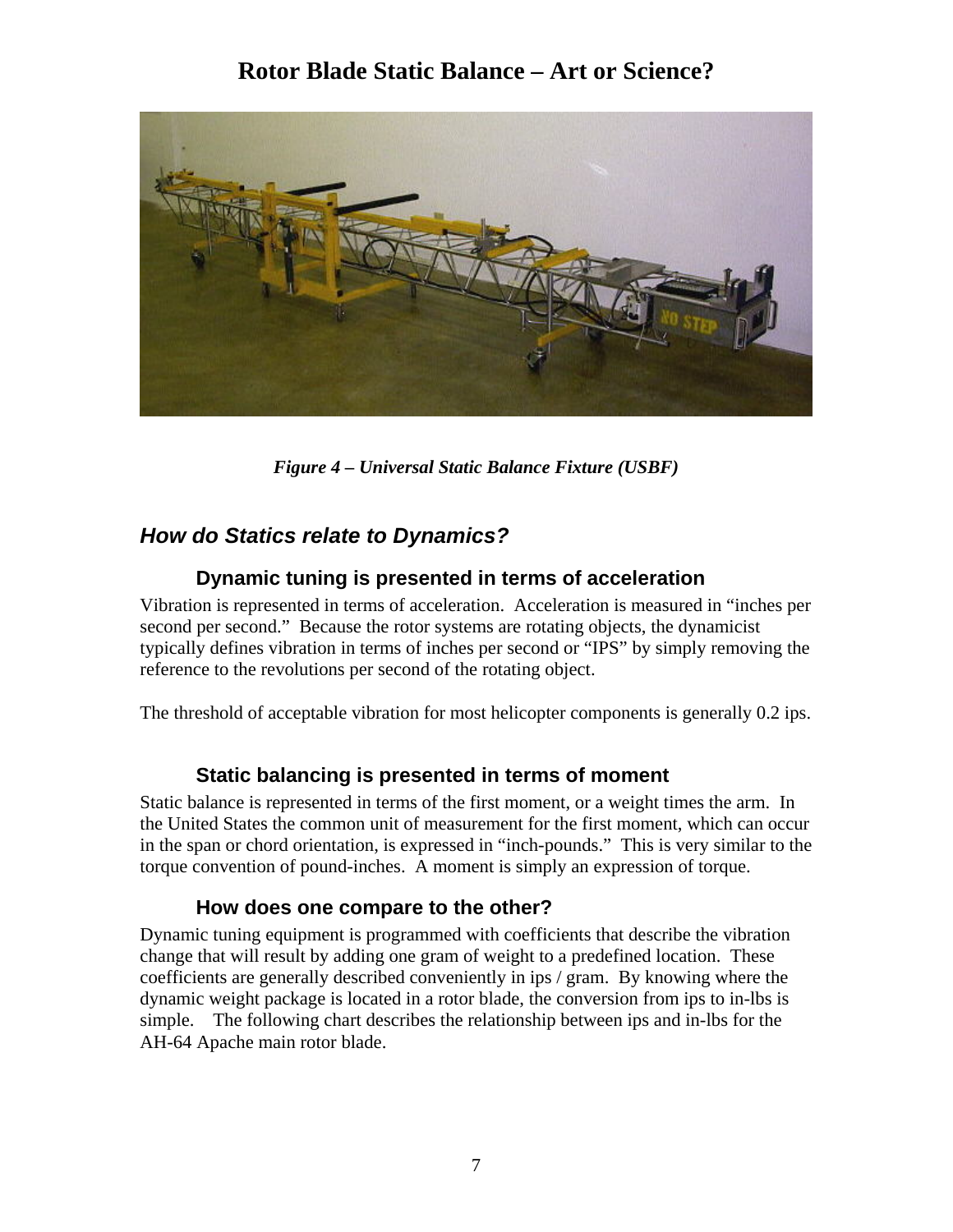| Model                                                                                  | coefficient | units      | ips/lb   | dynamic   | lbs per  | resultant   |
|----------------------------------------------------------------------------------------|-------------|------------|----------|-----------|----------|-------------|
|                                                                                        |             |            |          | arm (ins) | 1 in-lb  | ips / in-lb |
|                                                                                        |             |            | (note 1) |           | (note 2) | (note 3)    |
|                                                                                        |             |            |          |           |          |             |
| AH64                                                                                   | 0.0003      | ips / gram | 0.13608  | 42        | 0.02381  | 0.0032      |
|                                                                                        |             |            |          |           |          |             |
| Note 1: $ips/b = (ips/gram) \times (453.6 \text{ grams/lb})$                           |             |            |          |           |          |             |
| Note 2: Moment = Weight x Arm, therefore, 1 in-lb / 42 ins = $0.02381$ lbs per 1 in-lb |             |            |          |           |          |             |
| Note 3: (0.13608 ips/lb) x (0.02381 lb/in-lb) = 0.0032 ips/in-lb                       |             |            |          |           |          |             |

#### *Table 2 – ips to in-lb conversion for the AH-64 MRB*

The same technique can be applied to any rotor or propeller blade. The chart below displays the relationship between the vibration expressed in IPS and the static balance characteristic expressed in inch-pounds for several other systems:

| Model              | resultant   |
|--------------------|-------------|
|                    | ips / in-lb |
|                    |             |
| AH64               | 0.0032      |
| <b>UH60</b>        | 0.0062      |
| AH <sub>1</sub> S  | 0.0089      |
| <b>CH47</b>        | 0.0031      |
| UH1H               | 0.0146      |
| OH <sub>58</sub> D | 0.0427      |
| AH64 t/r inboard   | 0.3612      |
| AH64 t/r outboard  | 0.6300      |
| UH60 t/r           | 0.4360      |
| LYNX3TR            | 1.6404      |
| C-130              | 0.0893      |

*Table 3 – ips per in-lb for various blades* 

### *Is This Technology Accurate and Repeatable?*

#### **Accuracy**

The introduction of the digital static balance fixture has caused great controversy with OEMs and depot facilities. Until this time, most static balancing has incorporated the comparative balance method. Master blades were set aside and used to "calibrate" static balance fixtures. It was intended that all blades would be made to have the same static characteristics by making them all look like the "Working Master Blade" which was made to look like the "Secondary Master Blade" which was made to look like the "Primary Master Blade at the OEM. No one actually cared what the actual span and chord moment values were, because all blades were compared to "The Master Blade" through the ancestry just described. With the introduction of the digital balance fixture,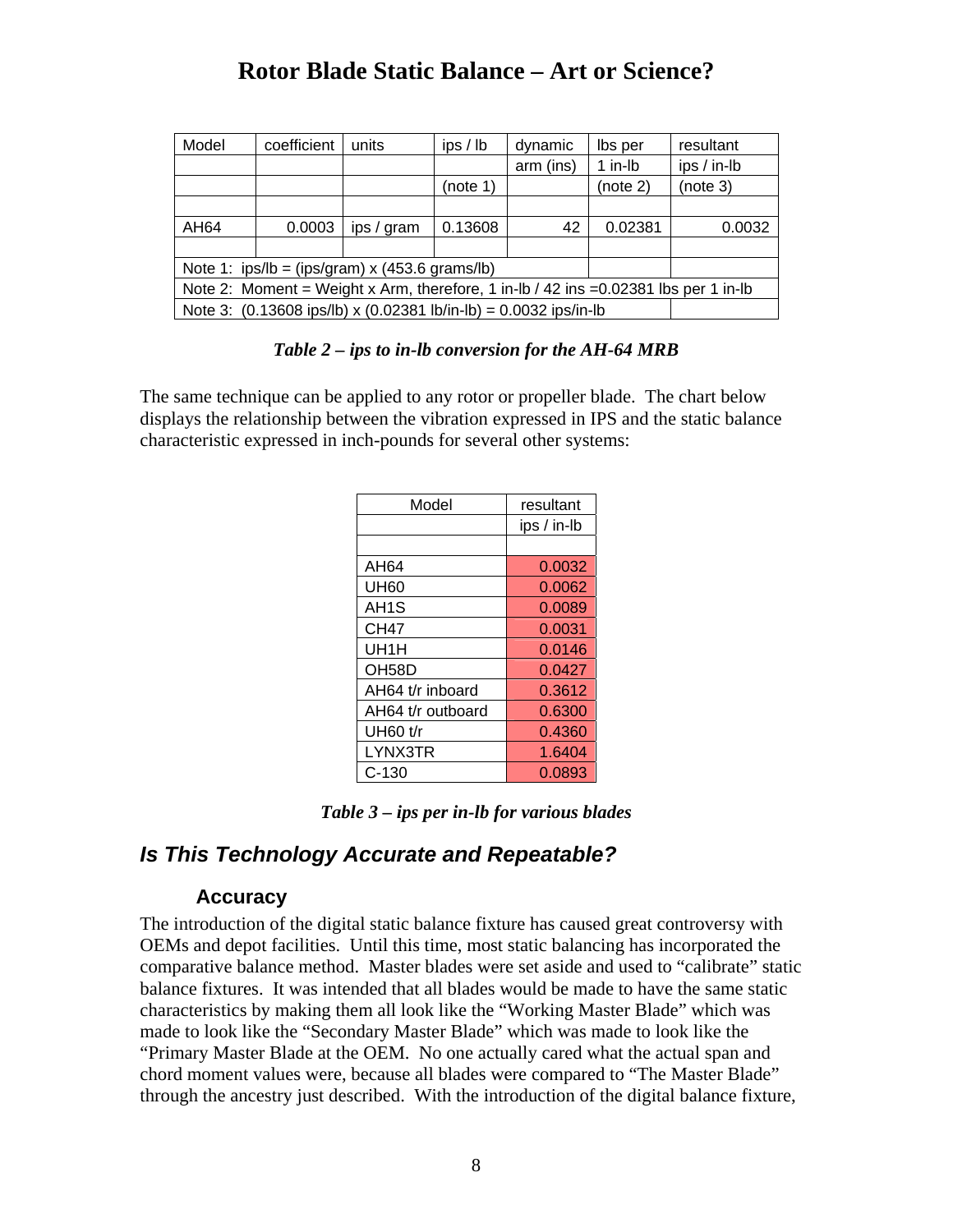suddenly it was obvious what the "digital" values were for the span and chord moments. Many times the OEMs and depots would qualify the result by saying that the value displayed is simply what the balance fixture believes the blade to be, which is not necessarily what the blade really is!

The approval process for use within the US Army required the measurement of numerous "flyable blades" to determine if the new fixture was reporting the correct values. It was during this process that the variability in the current comparative balance method became obvious. Master blades were measured quite differently from the expected engineering values. New and overhauled blades had values quite different from the specification. Occasionally master blades and operational blades were measured to within specification.

The following table provides an example of the variation. One new blade and three freshly overhauled Black Hawk blades were measured at Savannah, GA.

| - New Blade                                  | 35,361 in-lbs                                 |
|----------------------------------------------|-----------------------------------------------|
| - IAI Overhaul                               | 35,345 in-lbs                                 |
| - IAI Overhaul                               | 35,361 in-lbs                                 |
| - CCAD Overhaul                              | 35,442 in-lbs                                 |
| Range in measurements<br>Manufacturers Spec. | $97$ in-lbs<br>$35,418$ in-lbs $+/-$ 6 in-lbs |

#### *Table 4 – Example of Comparative Balance Method Results*

Which value of the above blades is correct? Is the tool that made the measurements wrong, or are these blades all out of spec?

The result has been that the accuracy of the digital fixture has not been accepted by many OEMs and depot facilities because there is no way of testing the accuracy, other than empirically. Unfortunately, there has been too much variability in specimens to say which specimen is actually right!

### **Repeatability**

The repeatability of the digital system is easy to test. It takes only 4 minutes to make a blade measurement and the answer is displayed digitally on the operator console. It is easy to measure the same blade numerous times, day after day, and determine the repeatability. The following chart displays the repeatability of one such digital fixture for various rotor and propeller blades.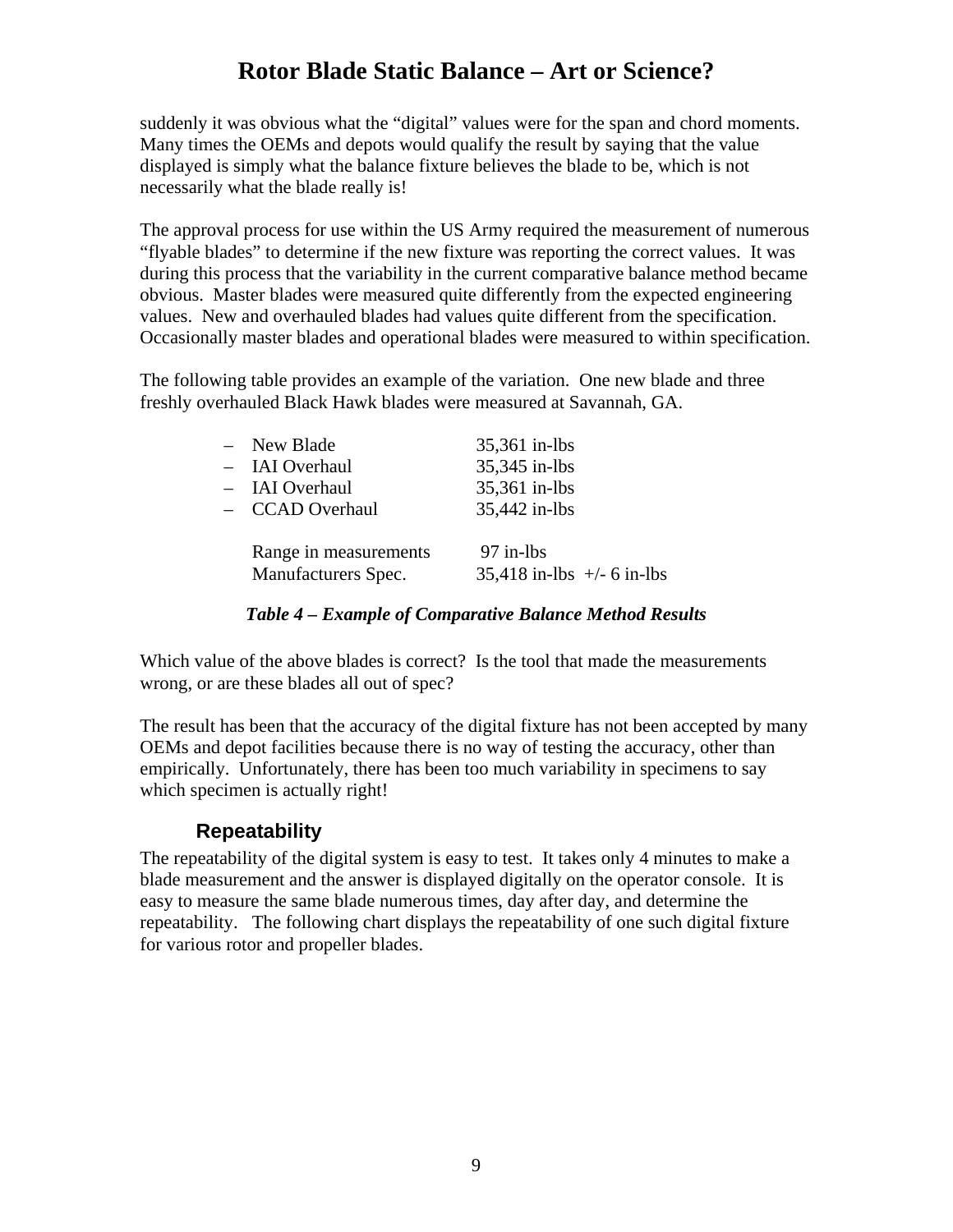| Model              | repeatability  |
|--------------------|----------------|
|                    | $(+/- in-lb)$  |
| AH64               | 3              |
| <b>UH60</b>        | 4              |
| AH <sub>1</sub> S  | 3.5            |
| <b>CH47</b>        | 19             |
| UH1H               | 3              |
| OH <sub>58</sub> D | $\overline{2}$ |
| AH64 t/r inboard   | 0.3            |
| AH64 t/r outboard  | 0.3            |
| <b>UH60 t/r</b>    | 0.3            |
| LYNX3TR            | 0.05           |
| $C-130$            | 0.3            |

### **Accuracy and Repeatability in terms of IPS**

It is important to note that the only balance ultimately important is the dynamic balance result from the dynamic track and balance process. Because there is controversy over static balance accuracy and repeatability, looking at the static balance accuracy and repeatability in the dynamic balance terms, or ips, will put the controversy into better perspective.

The accuracy of the individual blade measurements for a ship set of blades is not important in itself, as long as all of the blades in the ship set are virtually the same. Accuracy is important in sustaining the store of spare blades so that all blades are interchangeable, thus eliminating the necessity to static balance all of the blades in a ship set whenever one or more blades are repaired or replaced. Even though there have been "Master Blades" utilized that do not meet the engineering static balance specification, that has been OK when all of the blades in a ship set were made to look close enough, or virtually the same as the master blade to allow dynamic tuning success.

Because accuracy is difficult to define, and it is not actually as important as the repeatability for producing a low vibration solution, it is prudent to look at repeatability first.

The repeatability of a static balance fixture is expressed in terms of the resolution of the fixture for a given rotor blade. This resolution is expressed in inch-pounds and will vary for different rotor blade models. Multiplying the demonstrated repeatability of the balance fixture by the factors that were developed previously, the repeatability of the balance fixture can be presented in terms of ips, which is the measure better understood by the pilot and maintainer.

The following chart expands the AH-64 example and derives the repeatability of the static balance fixture in terms of ips: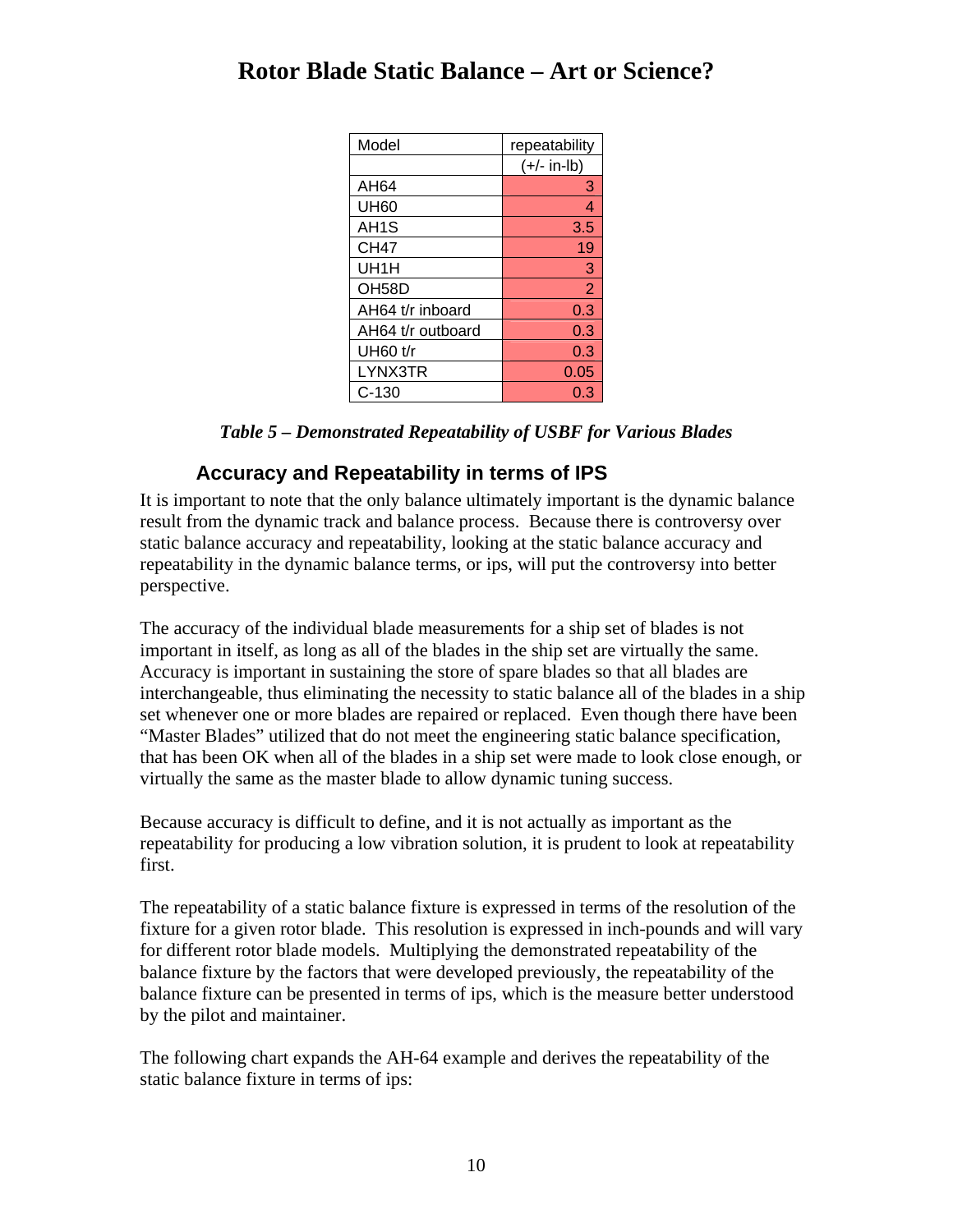| Model                                                                                           | coefficient | units        | ips / lb | dynamic   | lbs per  | resultant   | <b>USBF</b>   | repeatability |
|-------------------------------------------------------------------------------------------------|-------------|--------------|----------|-----------|----------|-------------|---------------|---------------|
|                                                                                                 |             |              |          | arm (ins) | 1 in-lb  | ips / in-lb | repeatability | in ips        |
|                                                                                                 |             |              | (note 1) |           | (note 2) | (note 3)    | $(+/- in-lb)$ | (note 4)      |
|                                                                                                 |             |              |          |           |          |             |               |               |
| AH64                                                                                            | 0.0003      | ips/<br>gram | 0.13608  | 42        | 0.02381  | 0.0032      | 3             | 0.0097        |
|                                                                                                 |             |              |          |           |          |             |               |               |
| Note 1: $ips/b = (ips/gram) \times (453.6 \text{ grams/lb})$                                    |             |              |          |           |          |             |               |               |
| Note 2: Moment = Weight x Arm, therefore, 1 in-lb / 42 ins = $0.02381$ lbs per 1 in-lb          |             |              |          |           |          |             |               |               |
| Note 3: $(0.13608 \text{ ips/lb}) \times (0.02381 \text{ lb/in-lb}) = 0.0032 \text{ ips/in-lb}$ |             |              |          |           |          |             |               |               |
| Note 4: $(0.0032$ ips / in-lb) x $(3 \text{ in-lb}) = 0.097$ ips                                |             |              |          |           |          |             |               |               |

#### *Table 6 – Conversion of Repeatability from In-Lbs to ips for AH-64 MRB*

This same conversion has been applied to the other sample blades presented earlier in the following chart:

| Model              | resultant   | <b>USBF</b>   | repeatability |  |
|--------------------|-------------|---------------|---------------|--|
|                    | ips / in-lb | repeatability | in ips        |  |
|                    |             | (+/- in-lb)   |               |  |
| AH64               | 0.0032      | 3             | 0.010         |  |
| <b>UH60</b>        | 0.0062      | 4             | 0.025         |  |
| AH <sub>1</sub> S  | 0.0089      | 3.5           | 0.031         |  |
| <b>CH47</b>        | 0.0031      | 19            | 0.060         |  |
| UH1H               | 0.0146      | 3             | 0.044         |  |
| OH <sub>58</sub> D | 0.0427      | 2             | 0.085         |  |
| AH64 t/r inboard   | 0.3612      | 0.3           | 0.108         |  |
| AH64 t/r outboard  | 0.6300      | 0.3           | 0.189         |  |
| <b>UH60 t/r</b>    | 0.4360      | 0.3           | 0.131         |  |
| lynx3tr            | 1.6404      | 0.05          | 0.082         |  |
| $C-130$            | 0.0893      | 0.3           | 0.027         |  |

*Table 7 – Repeatability Expressed in In-Lbs and ips for Various Blades* 

Another way to look at the impact and importance of static balance is to relate the maximum acceptable vibration level of 0.2 ips to an equivalent static imbalance in terms of moment and described in in-lbs.

It is a simple matter to divide the "ips/in-lb" factor derived previously into the maximum acceptable vibration level of 0.2 ips. The following chart presents those results: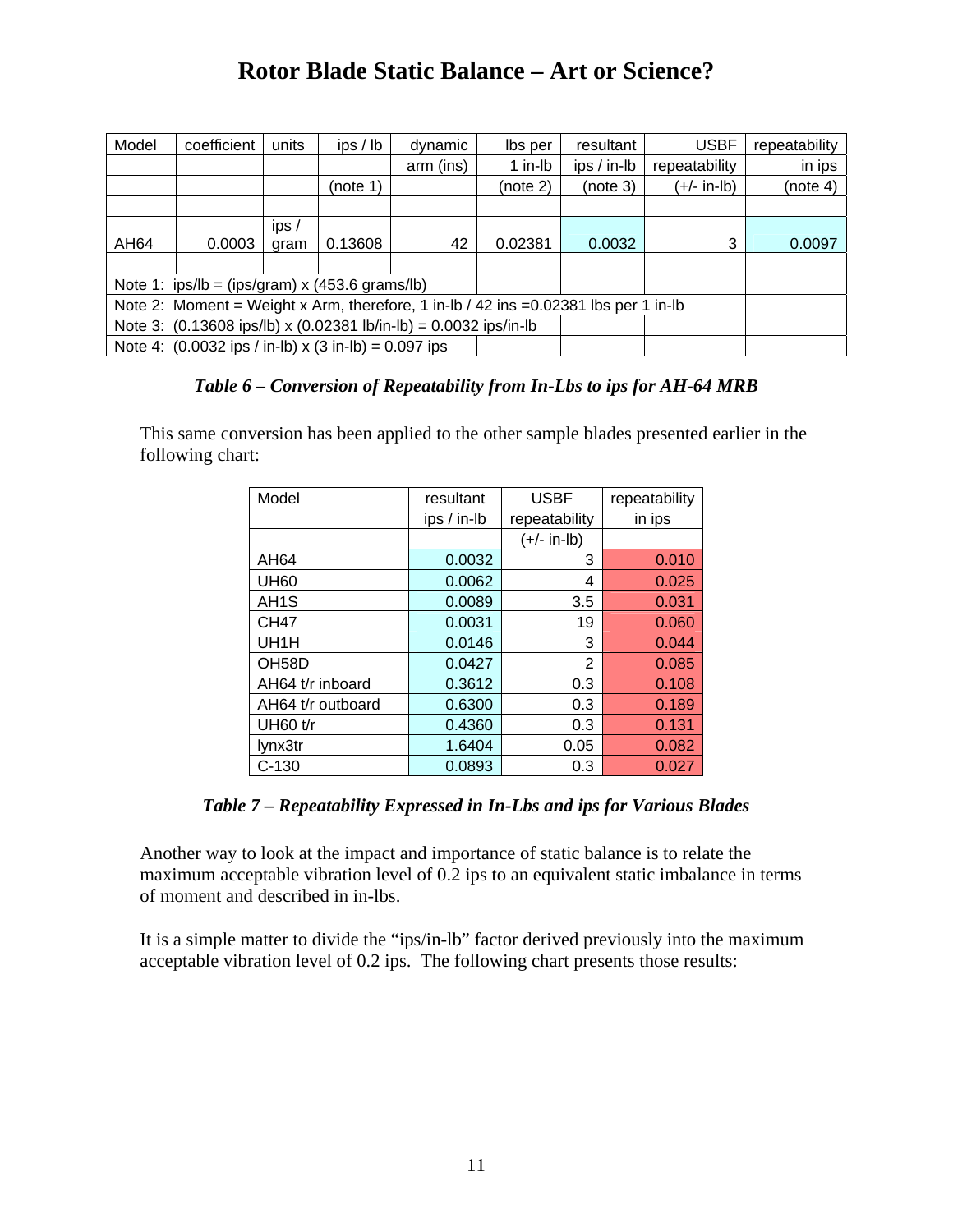| Model              | resultant   | repeatability  | repeatability | in-Ib per |
|--------------------|-------------|----------------|---------------|-----------|
|                    | ips / in-lb | (+/- in-lb)    | in ips        | $0.2$ ips |
| AH64               | 0.0032      | 3              | 0.0097        | 61.73     |
| <b>UH60</b>        | 0.0062      | 4              | 0.0246        | 32.50     |
| AH <sub>1</sub> S  | 0.0089      | 3.5            | 0.0310        | 22.60     |
| <b>CH47</b>        | 0.0031      | 19             | 0.0596        | 63.71     |
| UH1H               | 0.0146      | 3              | 0.0437        | 13.72     |
| OH <sub>58</sub> D | 0.0427      | $\overline{2}$ | 0.0854        | 4.68      |
| AH64 t/r inboard   | 0.3612      | 0.3            | 0.1084        | 0.55      |
| AH64 t/r outboard  | 0.6300      | 0.3            | 0.1890        | 0.32      |
| <b>UH60 t/r</b>    | 0.4360      | 0.3            | 0.1308        | 0.46      |
| lynx3tr            | 1.6404      | 0.05           | 0.0820        | 0.12      |
| $C-130$            | 0.0893      | 0.30           | 0.0268        | 2.24      |

#### *Table 8 – In-Lbs Occurring at 0.2 ips for Various Blades*

It is obvious from the chart that the demonstrated repeatability of the static balance fixture equates to a fraction of the final acceptable vibration level after dynamic tuning. Knowing that the rotor and propeller blades are the single greatest contributor to system imbalance, it is easy to see why the dynamic tuning process is so greatly simplified after the blades have all been statically balanced. The dynamic tuner is now able to fine-tune the system because the most egregious cause for imbalance has already been eliminated.

Our deferred look into accuracy can now be put into perspective. By using the ips to inlb conversion, and putting that into perspective with the 0.2 ips acceptable limit, the table above also provides insight to accuracy and "what is good enough."

Using the AH-64 as an example, the chart shows that one in-lb is equivalent to 0.0032 ips. The chart also shows that 61.73 in-lbs equates to the threshold for acceptable final vibration of 0.2 ips. Therefore, any discussion of "inaccuracy" in excess of two or three times the demonstrated repeatability for most blades appears unproductive. Striving for an understanding of accuracy beyond these levels becomes more theoretical and academic than practical.

### *Real World Facts*

Universal Static Balance Fixtures (USBFs) have been deployed around the world for about seven years. Data has been captured on thousands of rotor blade static measurements. Data from two of the U. S. Army's primary aircraft are displayed in the following series of charts.

This first chart displays the results of initial measurements of over 1100 different AH-64 main rotor blades. The manufacturer's specification for span moment is 24,300 in-lbs. As the chart shows, blades ranged in value from 24,000 in-lbs to 24,500 in-lbs.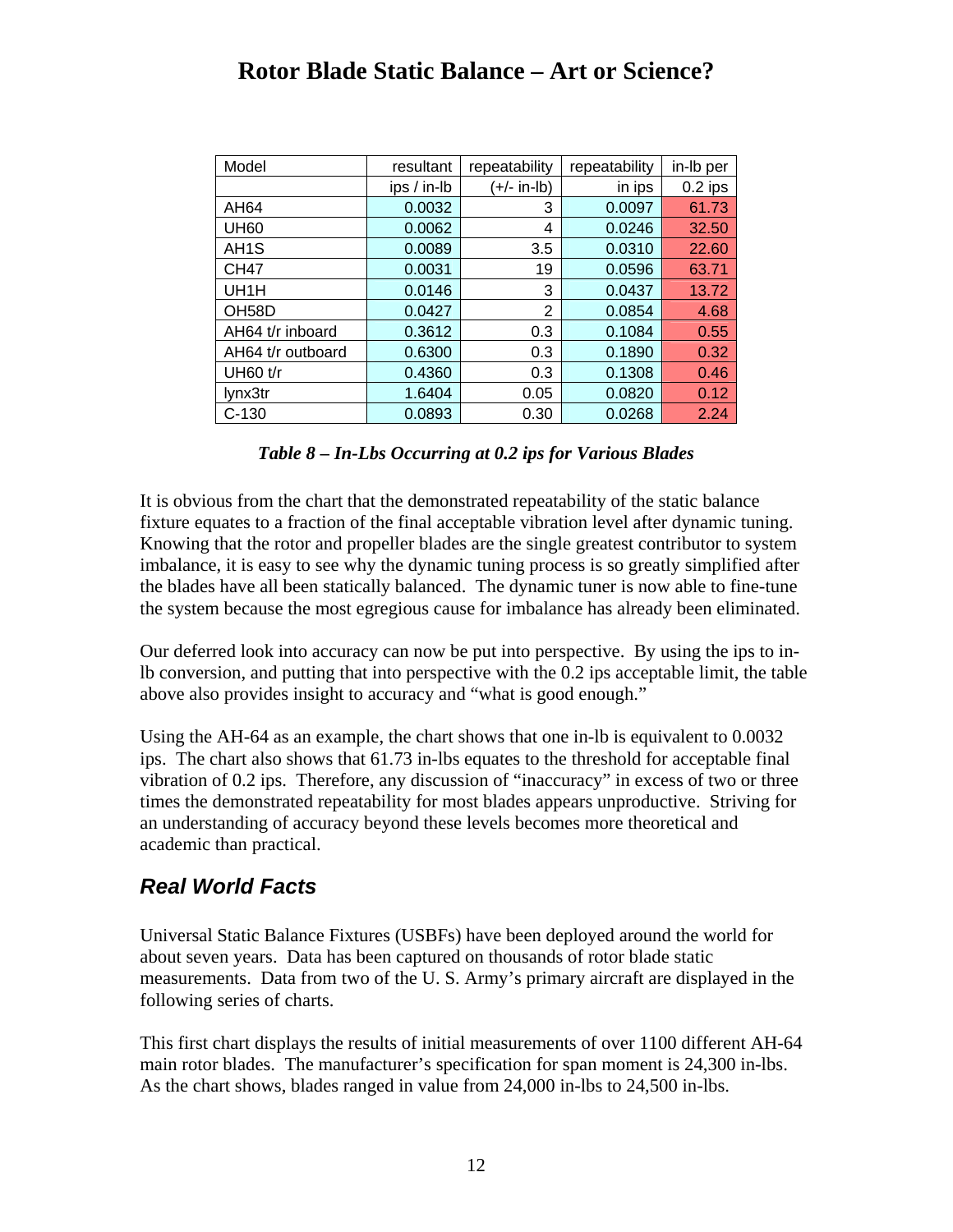The equivalent of 0.2 ips has been superimposed as control limits on this chart to show just what 0.2 ips looks like in relation to the static balance argument for the population of Apache blades measured. In the case of the Apache, the equivalent of 0.2 ips is 62 in-lbs.



*Figure 5 – AH-64 MRB Span Moments with 0.2 ips Control Limits* 

This is a powerful chart. First, it impresses the viewer with the dramatic reality of how drastically the rotor blade static balance characteristics change over time and with use. Secondly, it clearly answers the question as to why rotor tuning can take so long to complete. The dynamic tuner only has 105 in-lbs worth of weights to adjust on the Apache. Dynamic balance is impossible if the span moments of opposing blades differ by more than 105 in-lb. Thirdly, efforts to statically balance this rotor blade to an accuracy less than 3 in-lbs has greatly diminishing benefit. The resolution of this balance fixture for the AH-64 main rotor blade is 3 in-lbs. In terms of vibration, that amounts to just 0.0097 ips!

The next chart depicts first measurement results for the population of Black Hawk main rotor blades reported. Here, the 0.2 ips equivalent happens to be equal to 32.5 in-lbs and has been superimposed on the chart. The manufacturer's specification for span moment is 35,418 in-lbs. The range of moments for the Black Hawk is approximately 600 in-lbs. Because the dynamic authority for the Black Hawk is limited to 117 in-lbs, the Black Hawk maintainer has the same problem as the Apache maintenance officer. When the opposing blades differ by more than 117 in-lbs, dynamic balance cannot be achieved.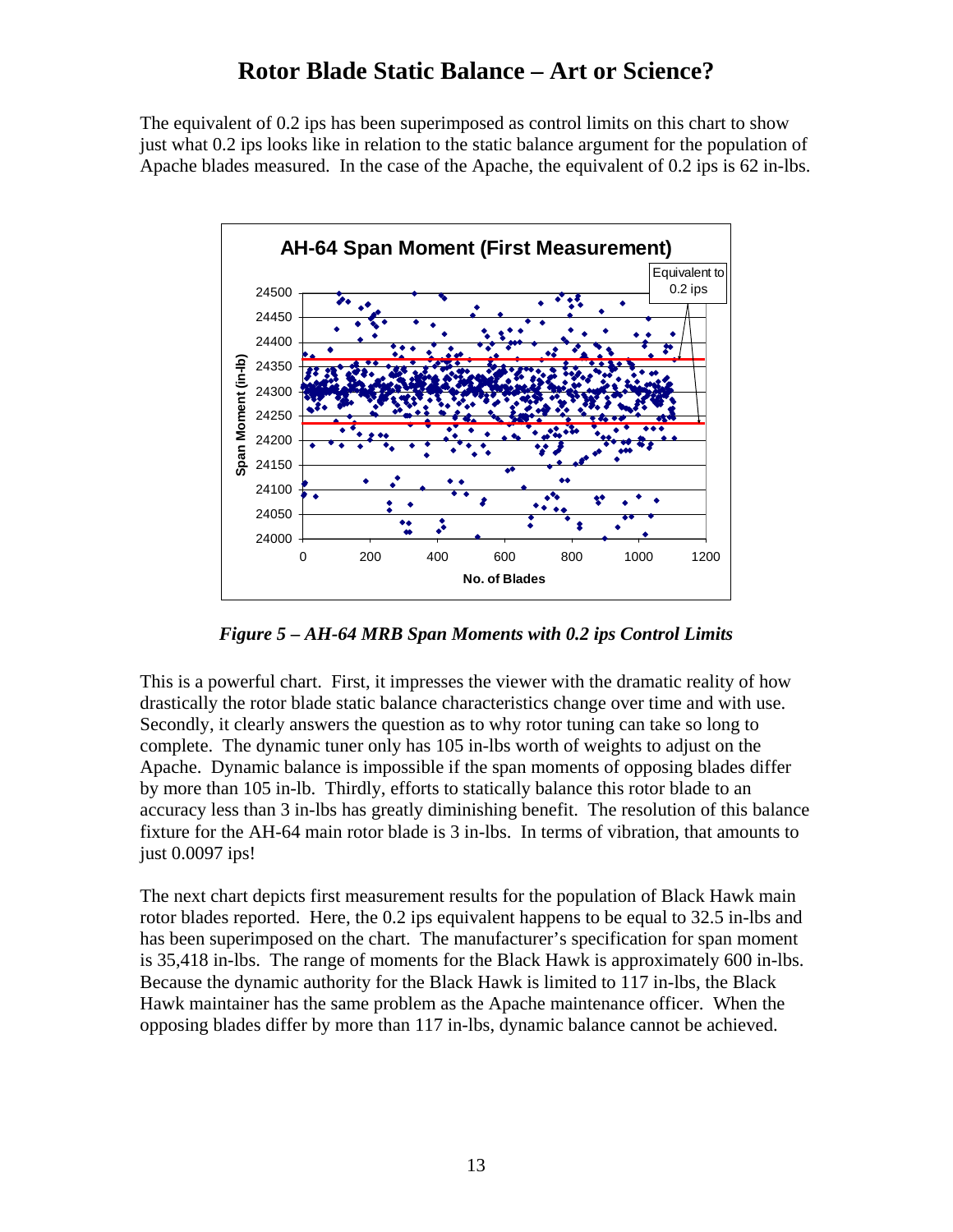



*Figure 6 – UH-60 MRB Span Moments with 0.2 ips Control Limits* 

# *A Change in Paradigm*

State of the art tools are now available that take the "art" out of rotor blade static balance and utilize science to make it simple, safe, easy, and inexpensive to perform. Before the deployment of static balance equipment to the operator, blades were removed and swapped with other blades until a combination was found that would fly together. With the deployment of the USBF to all levels of maintenance, rotor blade swapping has been eliminated, returns to the OEM and depot facilities, for balance reasons, have been eliminated, and all blades are being forced back to the manufacturer's specification for static balance, making all of the blades interchangeable.

Current OEM and depot processes are being utilized that were developed decades ago. OEMs and depot facilities are reluctant to change and some claim that the digital technology is not as accurate and repeatable as the conventional, comparative balance method using master blades. While this could be so, it can be argued that the conventional methods have never been put to the same scrutiny as the digital alternatives have been, thus diminishing that claim. The point of this paper is to provide evidence that eliminates the necessity to prove one to be equal to the other, and puts the digital balance results into perspective with the dynamic goals of rotor tuning, the only goals that matter in the final analysis.

A change in paradigm from the comparative balance method to the "virtual master blade" method provided with digital technology is necessary to reduce costs to the operators. Literally thousands of master blades are shipped all over the world as the backbone of the